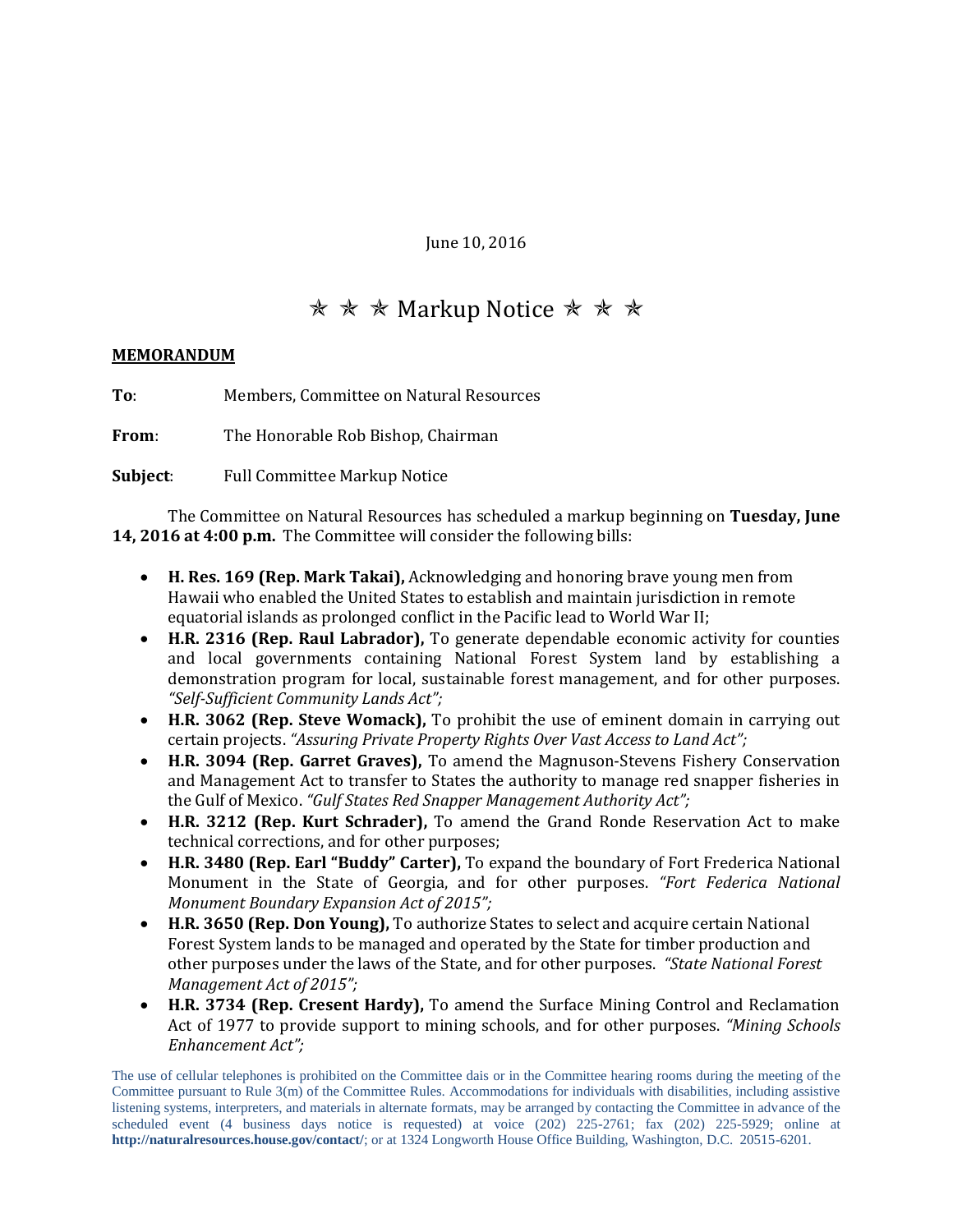- **H.R. 3839 (Rep. Kristi Noem),** To transfer administrative jurisdiction over certain Bureau of Land Management land from the Secretary of the Interior to the Secretary of Veterans Affairs for inclusion in the Black Hills National Cemetery, and for other purposes. *"Black Hills National Cemetery Boundary Expansion Act";*
- **H.R. 3843 (Rep. Doug Lamborn),** To authorize for a 7-year period the collection of claim location and maintenance fees, and for other purposes. *"Locatable Minerals Claim Location and Maintenance Fees Act of 2015";*
- **H.R. 3844 (Rep. Jody Hice),** To establish the Energy and Minerals Reclamation Foundation to encourage, obtain, and use gifts, devises, and bequests for projects to reclaim abandoned mine lands and orphan oil and gas well sites, and for other purposes. *"Energy and Minerals Reclamation Foundation Establishment Act of 2015";*
- **H.R. 3881 (Rep. Glenn Thompson),** To amend the Mineral Leasing Act to repeal provisions relating to the Allegheny National Forest. *"Cooperative Management of Mineral Rights Act of 2015";*
- **H.R. 4202 (Rep. John Katko),** To authorize the Secretary of the Interior to conduct a special resource study of Fort Ontario in the State of New York. *"Fort Ontario Study Act";*
- **H.R. 4245 (Rep. Chellie Pingree),** To exempt importation and exportation of sea urchins and sea cucumbers from licensing requirements under the Endangered Species Act of 1973.
- **H.R. 4510 (Rep. Jared Polis),** To insure adequate use and access to the existing Bolts Ditch headgate and ditch segment within the Holy Cross Wilderness in Eagle County, Colorado, and for other purposes. *"Bolts Ditch Access and Use Act";*
- **H.R. 4582 (Rep. Jeff Denham),** To exclude striped bass from the anadromous fish doubling requirement in section 3406(b)(1) of the Central Valley Project Improvement Act, and for other purposes. *"Save Our Salmon Act"* or *"SOS Act";*
- **H.R. 4685 (Rep. Kevin McCarthy),** To take certain Federal lands located in Tulare County, California, into trust for the benefit of the Tule River Indian Tribe, and for other purposes. *"Tule River Indian Reservation Land Trust, Health, and Economic Development Act";*
- **H.R. 4789 (Rep. Donald Beyer),** To authorize the Secretary of the Interior to establish a structure for visitor services on the Arlington Ridge tract, in the area of the U.S. Marine Corps War Memorial, and for other purposes; and
- **H.R. 5244 (Rep. Stephen Knight),** To provide for the establishment of a national memorial and national monument to commemorate those killed by the collapse of the Saint Francis Dam on March 12, 1928, and for other purposes. *"Saint Francis Dam Disaster National Memorial Act".*

## **On Tuesday, June 14, 2016, the Committee will convene at 4:00 p.m. in 1324 Longworth House Office Building for opening statements only. The Committee will reconvene on Wednesday, June 15, 2016 at 10:00 a.m. until 12:30 p.m. in the 1324 Longworth House Office Building.**

Any proposed amendments should be emailed to Sophia Varnasidis [\(Sophia.Varnasidis@mail.house.gov\)](mailto:Sophia.Varnasidis@mail.house.gov) no later than 3:00 p.m. on Tuesday, June 14, 2016. Note that all bipartisan amendments, and amendments filed by this time, will be given priority recognition at the markup. Please deliver 70 hard copies of any amendments submitted after 3:00 p.m. on Tuesday, June 14 to 1324 Longworth House Office Building. **Amendments to H.R. 3212 (Rep. Kurt Schrader), To amend the Grand Ronde Reservation Act to make technical corrections,** 

The use of cellular telephones is prohibited on the Committee dais or in the Committee hearing rooms during the meeting of the Committee pursuant to Rule 3(m) of the Committee Rules. Accommodations for individuals with disabilities, including assistive listening systems, interpreters, and materials in alternate formats, may be arranged by contacting the Committee in advance of the scheduled event (4 business days notice is requested) at voice (202) 225-2761; fax (202) 225-5929; online at **http://naturalresources.house.gov/contact/**; or at 1324 Longworth House Office Building, Washington, D.C. 20515-6201.